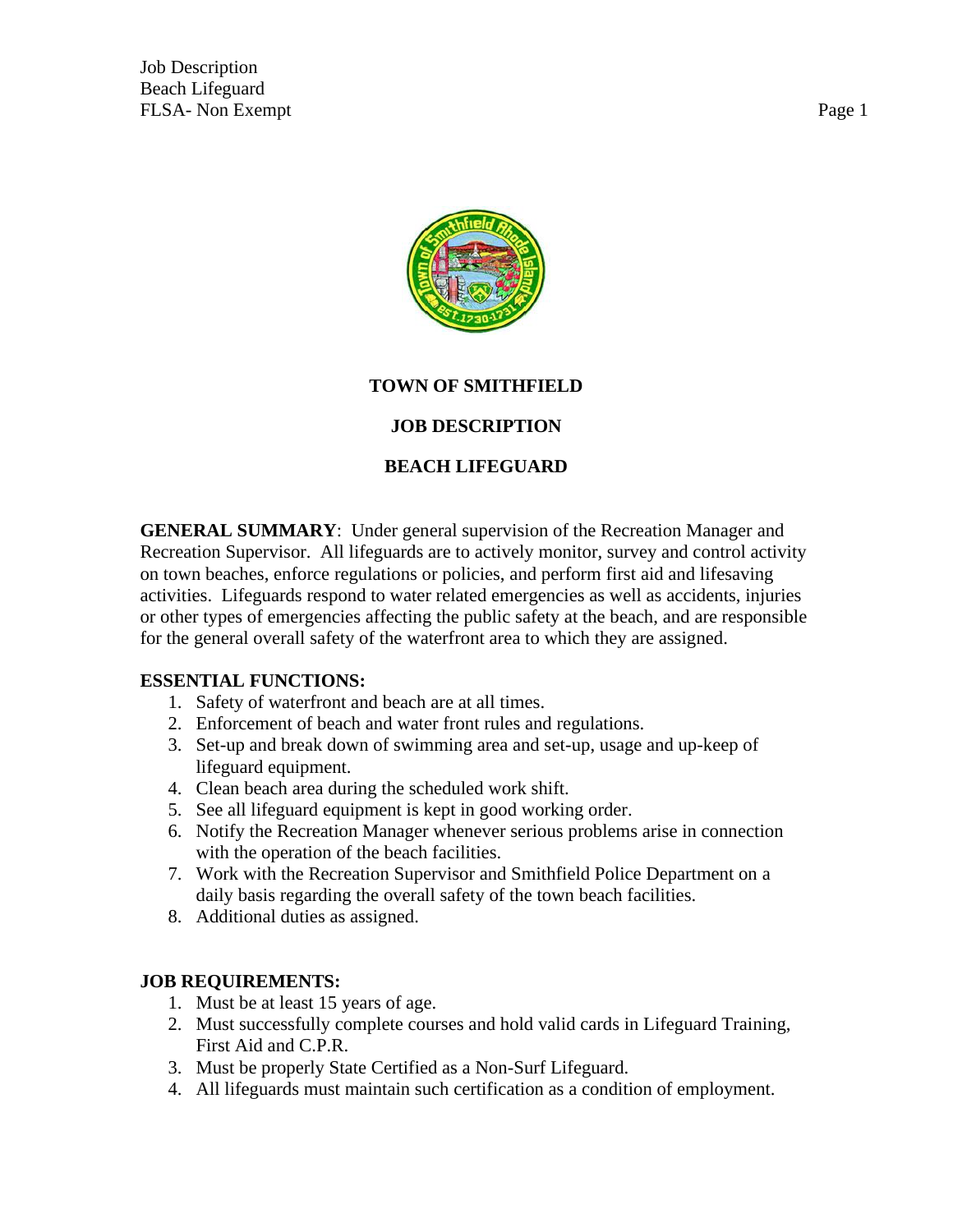- 5. Ability to work 8 hours during a scheduled shift.
- 6. Ability to work up to 40 hours per week.
- 7. Ability to work with minimal supervision.
- 8. Ability to work with other scheduled staff.
- 9. Ability to operate appropriate communication devices.

#### **WORKING CONDITIONS:**

- 1. Possess the ability to work independently.
- 2. Possess the ability to work nights and weekends as needed.
- 3. Possess the ability to work outside in all types of weather

#### **PHYSICAL REQUIREMENTS:**

1. See functional job description (attached.)

The duties and responsibilities in this job description may be subject to change at any time due to reasonable accommodation or other reasons.

**SALARY:** As stipulated by the Town Manager.

6/10/2022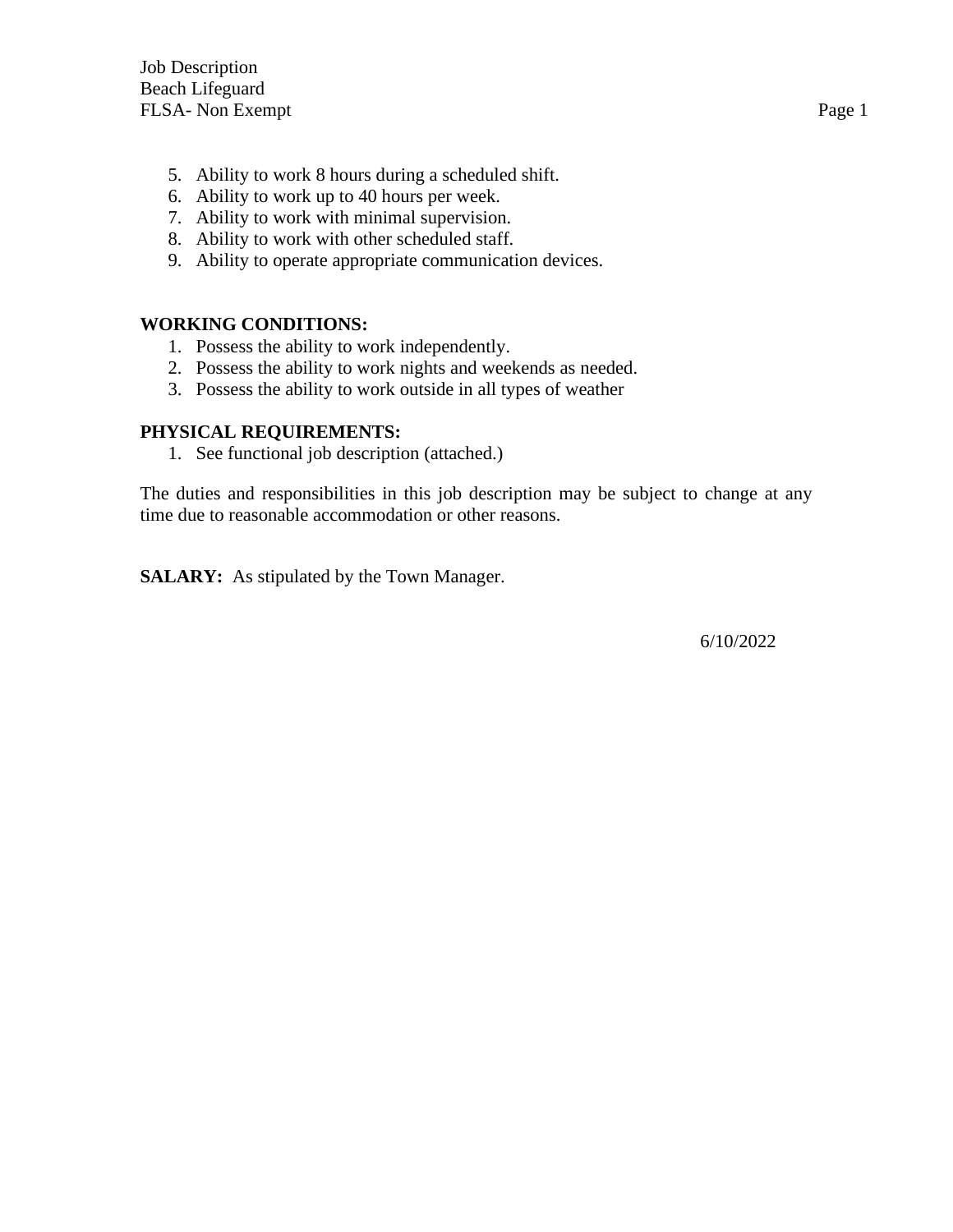# **FUNCTIONAL JOB DESCRIPTION**

| <b>Job Title:</b>                                                                                                                                                                                                                                                                                                                                                                                                                                                                                                                                                                                                                                                                                                                                                                                                                                                                                                                                                                                                                                                                                                                                                                            | Beach Lifeguard           |  |  |  |  |  |  |
|----------------------------------------------------------------------------------------------------------------------------------------------------------------------------------------------------------------------------------------------------------------------------------------------------------------------------------------------------------------------------------------------------------------------------------------------------------------------------------------------------------------------------------------------------------------------------------------------------------------------------------------------------------------------------------------------------------------------------------------------------------------------------------------------------------------------------------------------------------------------------------------------------------------------------------------------------------------------------------------------------------------------------------------------------------------------------------------------------------------------------------------------------------------------------------------------|---------------------------|--|--|--|--|--|--|
| Department:                                                                                                                                                                                                                                                                                                                                                                                                                                                                                                                                                                                                                                                                                                                                                                                                                                                                                                                                                                                                                                                                                                                                                                                  | Town of Smithfield        |  |  |  |  |  |  |
| <b>Brief description of job:</b>                                                                                                                                                                                                                                                                                                                                                                                                                                                                                                                                                                                                                                                                                                                                                                                                                                                                                                                                                                                                                                                                                                                                                             |                           |  |  |  |  |  |  |
| General Summary: Under the general supervision of the Recreation Manager and the<br>Recreation Supervisor. All Lifeguards are to actively monitor, survey and control activity on<br>town beaches, enforce regulations or policies, and perform first aid and lifesaving activities.<br>Lifeguards respond to water related emergencies as well as accidents, injuries or other<br>types of emergencies affecting the public safety at the beach, and are responsible for the<br>general overall safety of the waterfront area to which they are assigned. Essential<br>Functions: Safety of waterfront and beach area at all times. Enforcement of beach and<br>water front rules and regulations. Set-up and break down of swimming area and set-up,<br>usage, and up-keep of lifeguard equipment. Clean beach area during the scheduled work<br>shift. See that all Lifeguard equipment is kept in good working order. Notify the Recreation<br>Manager deems necessary for the efficient and effective operation of the facility. Work with<br>the Recreation Supervisor and Smithfield Police Department on a daily basis regarding the<br>overall safety of the town beach facilities. |                           |  |  |  |  |  |  |
| <b>Personal Protective</b><br>sun screen, sun glasses, protective clothing from the sun                                                                                                                                                                                                                                                                                                                                                                                                                                                                                                                                                                                                                                                                                                                                                                                                                                                                                                                                                                                                                                                                                                      |                           |  |  |  |  |  |  |
| <b>Equipment:</b>                                                                                                                                                                                                                                                                                                                                                                                                                                                                                                                                                                                                                                                                                                                                                                                                                                                                                                                                                                                                                                                                                                                                                                            | such as T-shirt and a hat |  |  |  |  |  |  |
| SCRAMBLER XI                                                                                                                                                                                                                                                                                                                                                                                                                                                                                                                                                                                                                                                                                                                                                                                                                                                                                                                                                                                                                                                                                                                                                                                 |                           |  |  |  |  |  |  |

|--|

*Classification Key:*

*Sedentary - Exerting up to 10 lbs of force occasionally; negligible amount of force frequently to lift, carry, push/pull or otherwise move objects;* 

*Light - Exerting up to 20 lbs of force occasionally and/or 10 pounds of force frequently or negligible amounts of force constantly to move objects;* 

*Medium - Exerting 20lbs-50lbs of force occasionally; 10lbs- 20lbs frequent; and/or greater than negligible up to 10lbs of force constantly to move objects;* 

*Heavy - Exerting 50 to 100lbs of force occasionally; in excess of 50lbs frequently; 10lbs- 20lbs of force constantly to move objects; Very Heavy - Exerting in excess of 100lbs of force occasionally; and or in excess of 50lbs of force frequently; in excess of 20 lbs of force constantly to move objects*

| (own<br>$L1$ IV $n \in \mathbb{Z}$<br>.<br>. .<br>$\overline{\phantom{0}}$<br>. . |
|-----------------------------------------------------------------------------------|
|-----------------------------------------------------------------------------------|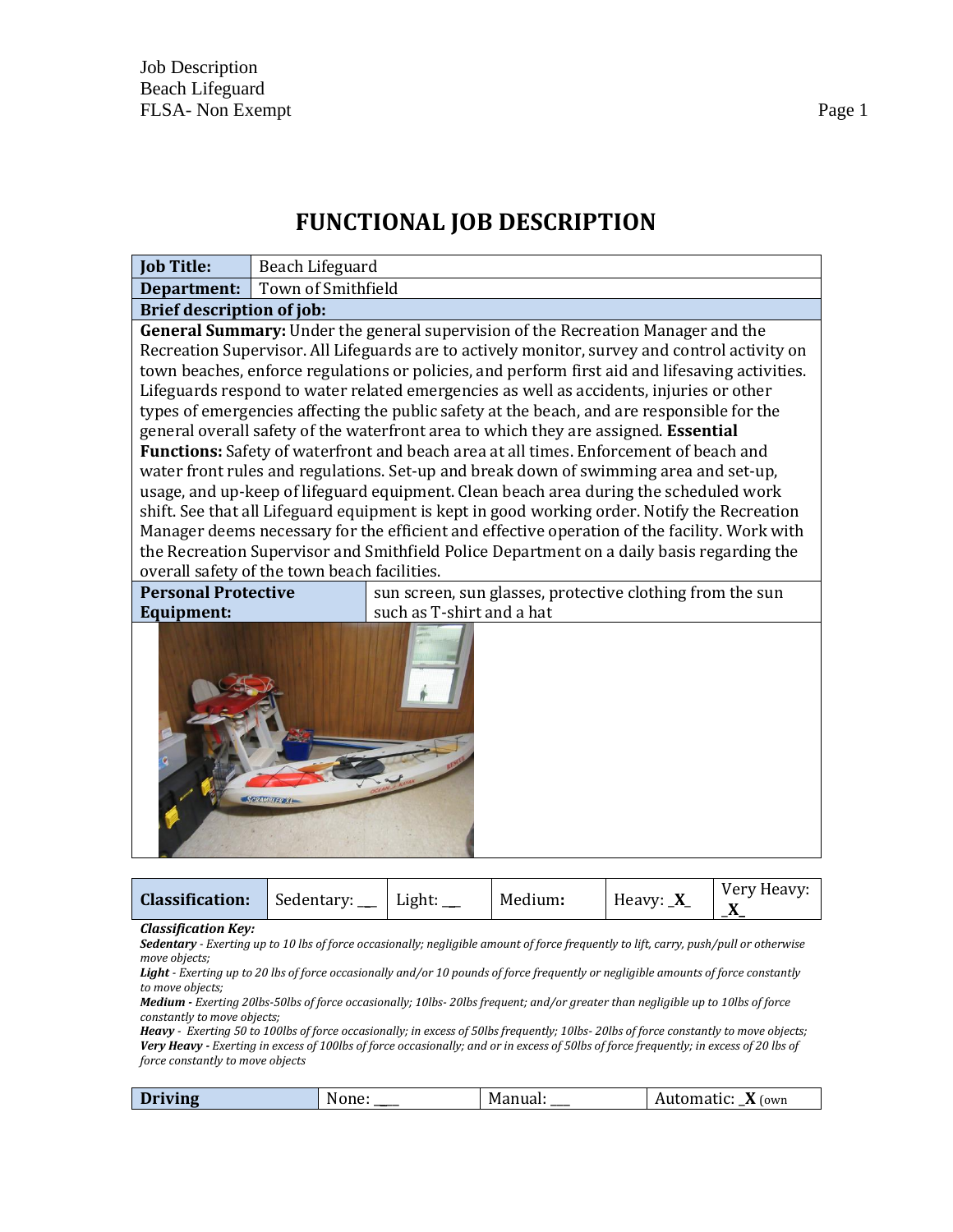| vehick<br>D |                      |  |  |
|-------------|----------------------|--|--|
|             | <b>Requirements:</b> |  |  |

| <b>WORK ENVIRONMENT</b> |     |  |                                            |  |  |  |  |
|-------------------------|-----|--|--------------------------------------------|--|--|--|--|
| <b>Floor Surface:</b>   | N/A |  |                                            |  |  |  |  |
| Inside:                 | N/A |  | <b>Outside:</b>   Constant level – varying |  |  |  |  |
|                         |     |  | temperatures                               |  |  |  |  |
| Lighting:               | N/A |  |                                            |  |  |  |  |
| <b>Vibration:</b>       | N/A |  |                                            |  |  |  |  |

# **PHYSICAL DEMANDS**

| <b>LIFTING</b>                                       |              |      |       |          |                |                                     |  |
|------------------------------------------------------|--------------|------|-------|----------|----------------|-------------------------------------|--|
| Maximum weight lifted: up to 100 pounds occasionally |              |      |       |          |                |                                     |  |
| <b>WEIGHT</b>                                        | <b>Never</b> | Occ. | Freq. | Constant | <b>Heights</b> | <b>Description of object</b>        |  |
| $0 - 10$ lbs                                         |              | X    |       |          | Below knee to  | Daily supplies                      |  |
|                                                      |              |      |       |          | waist/chest    |                                     |  |
|                                                      |              |      |       |          | height         |                                     |  |
| $10 - 20$ lbs                                        |              | X    |       |          | As above       | As above                            |  |
| $20 - 35$ lbs                                        |              | X    |       |          | As above       | As above                            |  |
| $50 + lbs$                                           |              | X    |       |          | Waist level    | Assist with moving Lifeguard chair; |  |
|                                                      |              |      |       |          |                | rescue kayak; person in distress    |  |

|                 |              | <b>CARRYING</b><br>Maximum weight carried: up to 75 lbs |       |                 |                  |                                                                         |  |
|-----------------|--------------|---------------------------------------------------------|-------|-----------------|------------------|-------------------------------------------------------------------------|--|
| <b>WEIGHT</b>   | <b>Never</b> | Occ.                                                    | Freq. | <b>Constant</b> | <b>Distances</b> | <b>Description of object</b>                                            |  |
| $0 - 10$ lbs    |              | X                                                       |       |                 | Varying          | Signage                                                                 |  |
|                 |              |                                                         |       |                 | distance on site |                                                                         |  |
| $10 - 20$ lbs   |              | X                                                       |       |                 | As above         | As above                                                                |  |
| $20 - 35$ lbs   |              | X                                                       |       |                 |                  |                                                                         |  |
| $35 - 50 + lbs$ |              | X                                                       |       |                 | Waist level      | Assist with moving Lifeguard chair;<br>rescue kayak; person in distress |  |

| PUSHING/PULLING<br><b>Maximum push/pull:</b> varying force up to or $>100$ lbs |              |      |       |                 |                      |                                                                            |  |
|--------------------------------------------------------------------------------|--------------|------|-------|-----------------|----------------------|----------------------------------------------------------------------------|--|
| <b>WEIGHT</b> or<br><b>FORCE</b>                                               | <b>Never</b> | Occ. | Freq. | <b>Constant</b> | <b>Distances</b>     | <b>Description of object</b>                                               |  |
| $0 - 10$ lbs                                                                   |              | X    |       |                 | Varying<br>distances |                                                                            |  |
| $10 - 20$ lbs                                                                  |              | X    |       |                 | As above             | Tables, chairs, signage                                                    |  |
| $20 - 35$ lbs                                                                  |              | X    |       |                 |                      |                                                                            |  |
| $35 - 50 + lbs$                                                                |              | X    |       |                 | As above             | Assist with moving Lifeguard<br>chair; rescue kayak; person in<br>distress |  |